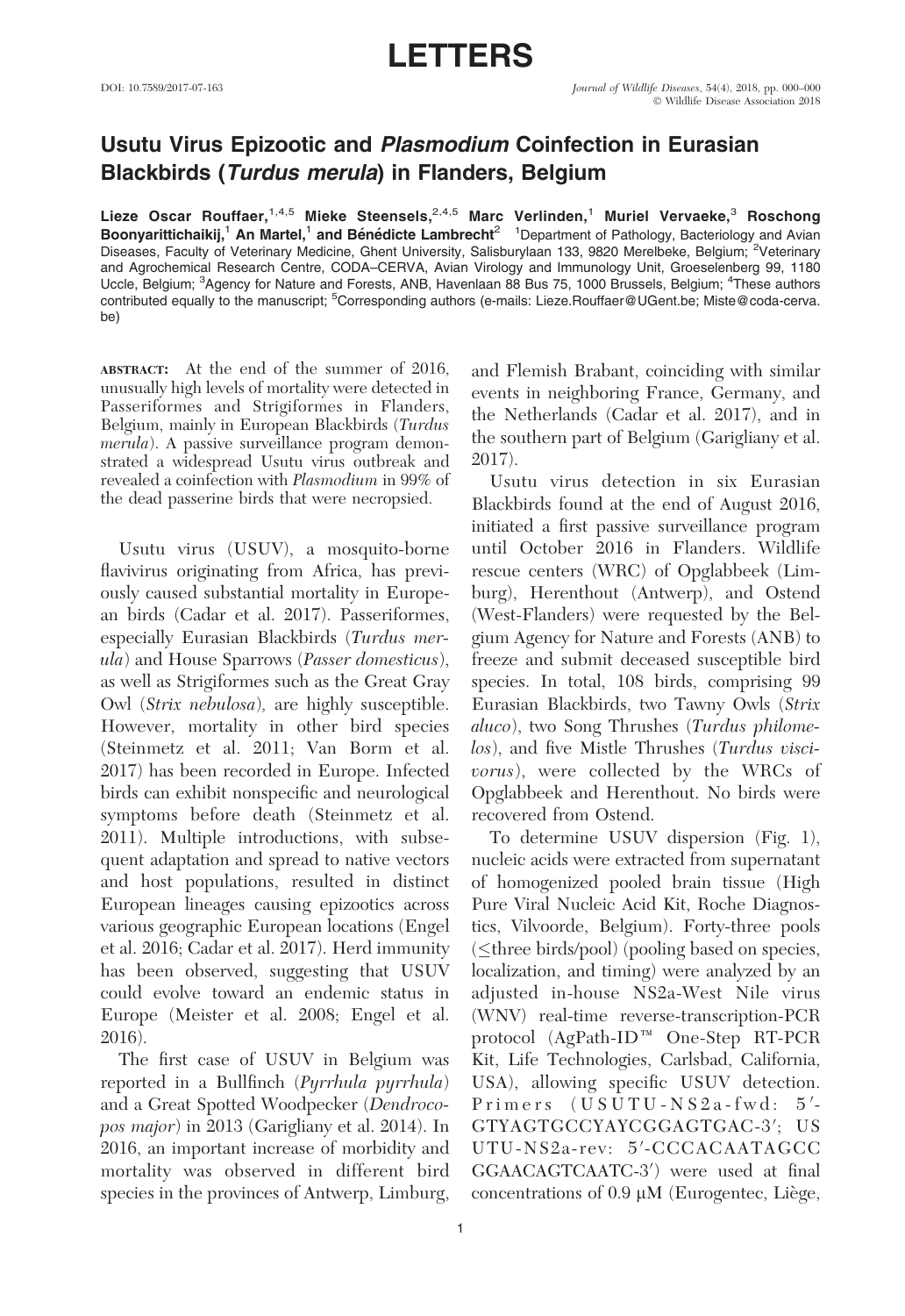

FIGURE 1. The geographical spread of Usutu virus in Flanders (Belgium) is depicted by the number of birds submitted per municipality, encoded by different shades of grey on the map. In total, 44 municipalities submitted 108 birds for the Usutu virus passive surveillance program in 2016 (tested by pooling). All the pools tested positive for Usutu virus.

Belgium), together with a  $0.4 \mu M$  final concentration of WNV FamTamra-probe (Dridi et al. 2013). All pooled samples tested USUV-positive (Crossing point-values  $\leq 40$ ).

The remaining carcasses were placed in  $-70$ C until necropsy and further pathogen investigation. Of the 108 birds, 87 Eurasian Blackbirds, one Song Thrush, and three Mistle Thrushes were necropsied. The most remarkable macroscopic findings on necropsy were splenomegaly (80%, 73/91), hepatomegaly (70%, 64/91), and crusty cloacal skin lesions (73%, 66/91). The presence of nematodes, cestodes, and acanthocephalids were considered incidental findings, although some birds exhibited heavy infections. Granuloma within the lungs or air sacs were observed in six Blackbirds; however, no underlying cause was identified. Adult ticks or nymphs were recovered from the head and/or cervical region of 15 Eurasian Blackbirds and one Mistle Thrush. Subcutaneous edema of the head or cervical region was observed in five Blackbirds, four of which also possessed ticks; however, no subcutaneous edema was present around the tick attachment site.

Apart from USUV, avian malaria, caused by Plasmodium and Haemoproteus and endemic in Europe (Bentz et al. 2006), has occasionally caused mortality in European birds, displaying similar clinical and pathological symptoms as USUV (Dinhopl et al. 2015). Moreover, coinfection of Plasmodium and USUV has been suggested to increase the likeliness of mortality in infected birds (Rijks et al. 2016). Cytology of the lungs, liver, spleen, and kidney for three of the six initial Blackbirds revealed intracellular merozoites within erythrocytes, polychromatophils, and macrophages, a mixed inflammatory infection in various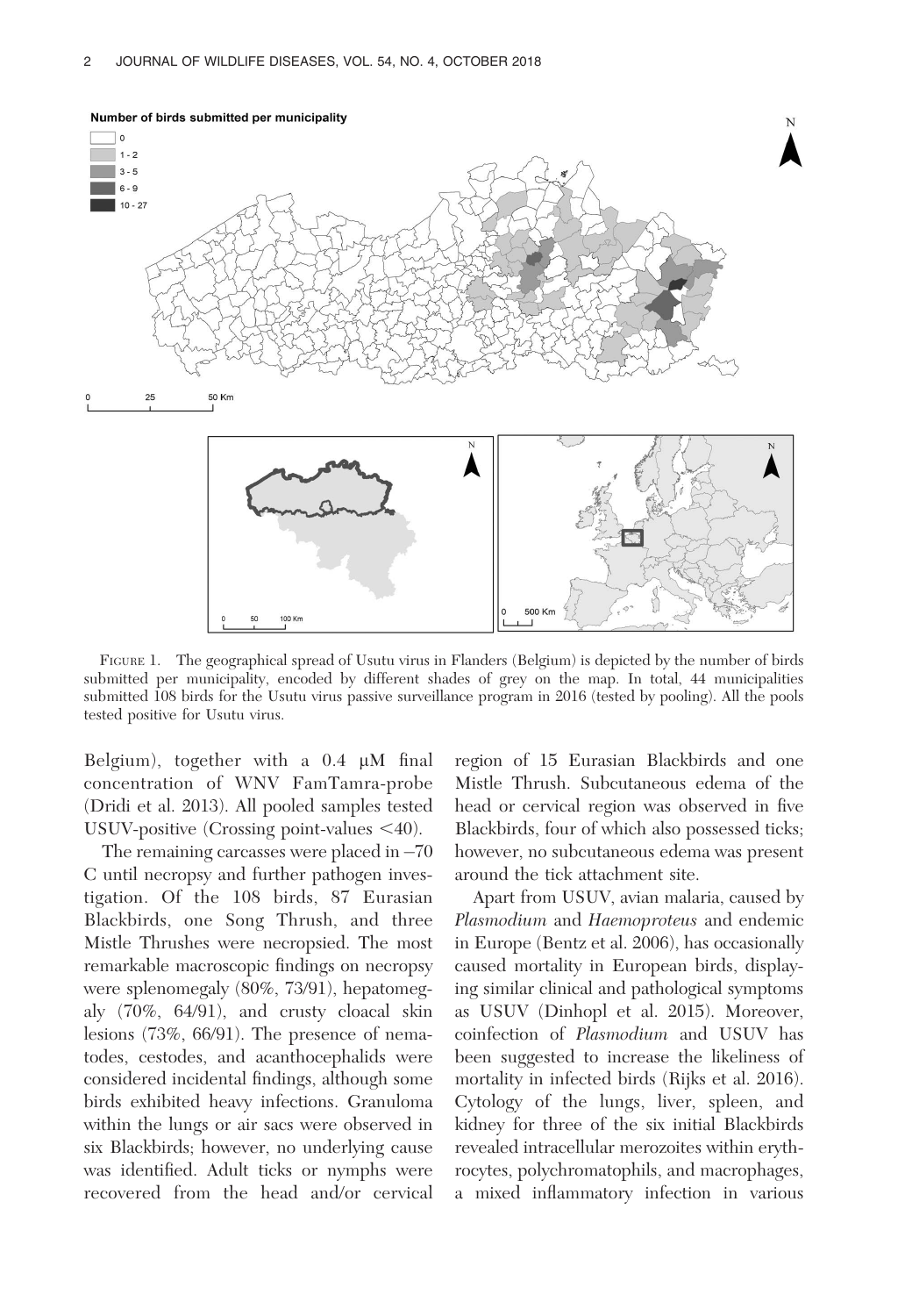organs, and in one case, schizonts within the lung tissue. Subsequently all the Passeriformes were additionally tested for avian malaria. The cytochrome-B PCR (Bensch et al. 2000) was performed on DNA extracted from liver tissue (Isolate II Genomic DNA Kit, Bioline, Luckenwalde, Germany). Plasmodium relictum (100% query cover and identity to KM361491.2) served as positive control. A total of 99% (90/91) of the necropsied birds tested positive for Plasmodium or Haemoproteus. The PCR-products of the initial six Eurasian Blackbirds were sequenced (Eurofins, Genomics GmbH, Ebersberg, Germany) and compared to the NCBI database using the BLAST search tool, revealing the presence of Plasmodium JF411406.1 (100% query cover and identity) in three Blackbirds, and Plasmodium KJ488698.1 (query cover 98%, identity 100%) in one Blackbird. Two birds, displaying double peaks on their chromatograms, suggestive for mixed infections (Dinhopl et al. 2015), were infected with Plasmodium spp.

The long, warm summer of 2016, conducive to a high vector-abundance, likely mediated the USUV outbreaks in Belgium and neighboring countries (Cadar et al. 2017). The outbreak seemed regionally confined to the northeast of Belgium (Limburg, Antwerp, and Flemish Brabant) in this study and an additional report about positive cases in the southeast of Belgium (Garigliany et al. 2017).

A high prevalence of Plasmodium in Eurasian Blackbirds has been demonstrated before (Bentz et al. 2006), and was confirmed here. Nevertheless, due to lack of historic avian population data, it is not known if Plasmodium was highly prevalent before the outbreak in 2016, if its virulence increased, or if avian malaria coemerged and possibly interacted with USUV. The discrepancy between the cytology and PCR results in the initial six Eurasian Blackbirds tested is intrinsically linked to differences in sensitivity between visual and biomolecular detection and is related to the infection intensity (Bentz et al. 2006).

The impact of concurrent vector-borne infections, such as USUV and avian malaria

(Rijks et al. 2016), on disease outcome deserves further attention. Follow-up of the situation in Flanders during the forthcoming years, by screening vectors for the presence of USUV in combination with viro- and serosurveillance of birds, is warranted to better understand epidemiological features, long term bird population impacts, and to assess whether herd immunity develops.

The passive Usutu virus surveillance program was initiated and financially supported by the Agency for Nature and Forests of the Flemish government. A special word of thanks goes to the bird and wild animal bird rescue centers who participated in this passive surveillance program. Technical assistance was provided by Nicolas Pierrard, Alexandre Ausloos, Christophe Delgrange, and Catherine Rasseneur. Lieze Rouffaer is funded by the Research Foundation Flanders (FWO: 11L7514N-11L7516N).

## LITERATURE CITED

- :Bensch S, Stjernman M, Hasselquist D, Østman Ø, Hansson B, Westerdahl H, Pinheiro RT. 2000. Host specificity in avian blood parasites: A study of Plasmodium and Haemoproteus mitochondrial DNA amplified from birds. Proc Biol Sci 267:1583–1589.
- Bentz S, Rigaud T, Barroca M, Martin-Laurent F, Bru D, Moreau J, Faivre B. 2006. Sensitive measure of prevalence and parasitaemia of haemosporidia from European Blackbird (Turdus merula) populations: Value of PCR–RFLP and quantitative PCR. Parasitology 133:685–692.
- Cadar D, Luhken R, Van Der Jeugd H, Garigliany M, ¨ Ziegler U, Keller M, Lahoreau J, Lachmann L, Becker N, Kik M, et al. 2017. Widespread activity of multiple lineages of Usutu virus, western Europe. Euro Surveill 22:30452.
- Dinhopl N, Nedorost N, Mostegl MM, Weissenbacher-Lang C, Weissenböck H. 2015. In situ hybridization and sequence analysis reveal an association of Plasmodium spp. with mortalities in wild passerine birds in Austria. Parasitol Res 114:1455–1462.
- Dridi M, Rauw F, Muylkens B, Lecollinet S, Van Den Berg T, Lambrecht B. 2013. Setting up a SPF chicken model for the pathotyping of West Nile virus (WNV) strains. Transbound Emerg Dis 60 (Suppl 2): 51–62.
- Engel D, Jöst H, Wink M, Borstler J, Bösch S, Garigliany MM, Jöst A, Czajka C, Lühken R, Ziegler U, et al. 2016. Reconstruction of the evolutionary history and dispersal of Usutu virus, a neglected emerging arbovirus in Europe and Africa. mBio 7:e01938–15.